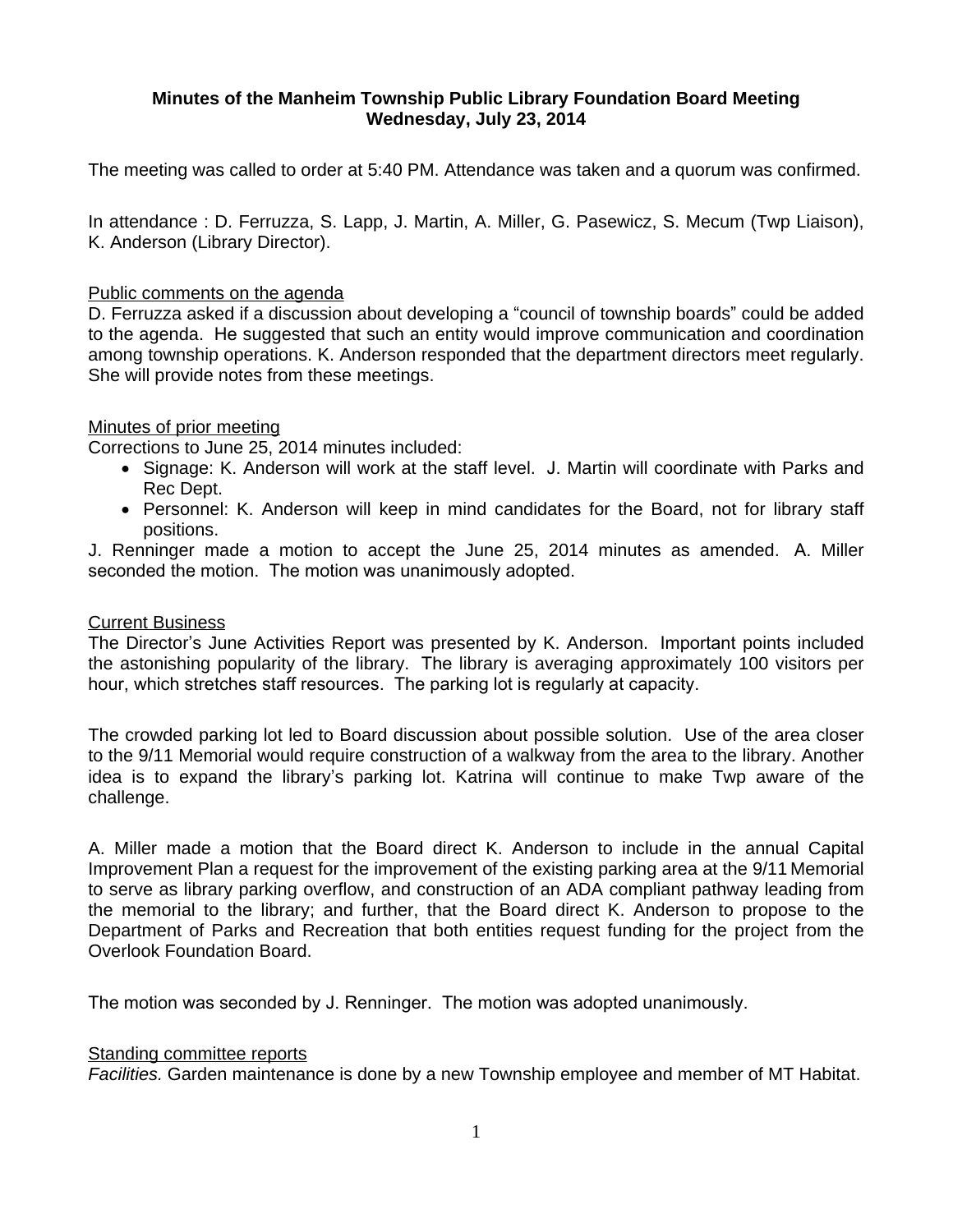D. Ferruzza asked if the parking lot Book Return box, built too high, could be shortened by cutting. K. Anderson suggested that they look at it to see if that would be possible.

*Finance*. Approximately \$42,000 is in the library's escrow account. The Township requests that money be moved into the library's Township account. J. Renninger recommended that the Board leave \$10,000 in the escrow account and transfer \$32,000 to the library's general fund account.

J. Renninger made a motion to make the transfer. A Miller seconded the motion. The motion was approved unanimously.

#### Old Business

*LSLC Gift Acceptance Policy*. The Board discussed the proposed policy; unresolved concerns recurred. Presently, the LSLC seeks an up or down vote from each member library's board, without consideration for comments, questions, or revisions. It was noted that the LSLC could conduct fundraising activities within the library's service area without the Boards acceptance of the new policy, in which case the library would not receive a portion of any money raised therein. By accepting the policy, the Board would be assured of receiving at least some money.

Given the available information, the Board could not determine how the policy would affect the library's future fundraising efforts.

J. Renninger made a motion that the Board approve the LSLC Gift Acceptance Policy, subject to the Board's ability to confirm that previous or current donors to the MT Public Library are not included in the policy's definition of "donor," and that K. Anderson can sign the policy without further approval from the Board provided that she is satisfied with the LSLC's response to the Board's concerns.

A. Miller seconded the motion. The motion was adopted unanimously.

*Signage update.* D. Ferruzza, A. Miller, and G. Pasewicz had been appointed previously to discuss signage ideas with the Parks & Recreation Board; they can proceed.

*MTPL Strategic Plan*. Is on the To-Do List.

*Fall Appeal letter*. The Board previously decided to send the annual letter before September. K. Anderson had drafted a letter. A. Miller will proofread and revise it as needed and distribute it to the Board for its review.

*ExtraGive.org*. The event will occur on November 21, 2014. K. Anderson will send more information when it is available. Participating organizations are each allotted a page in the Extraordinary Give's promotional book. K. Anderson plans to submit a list of what donations will buy for the library.